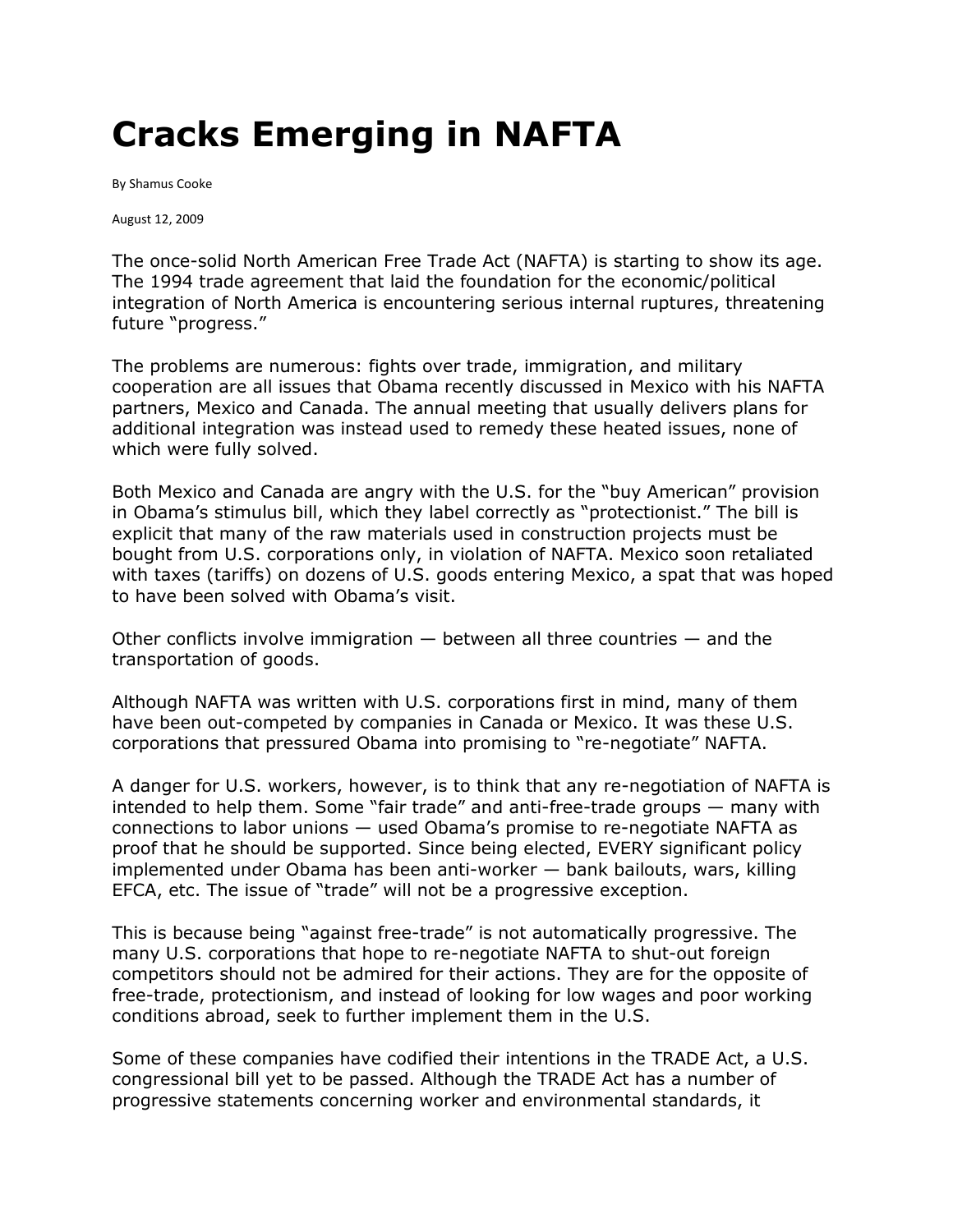immediately contradicts itself by advocating specific pro-corporate polices, including: assessing how NAFTA has affected the "competitiveness" of U.S. corporations; "protecting intellectual property rights," protecting the "right to hold clear title to property" (for mega-corporations abroad); and wording that protects the "investments" of trans-national corporations and rich investors. This is the real reason that many Democrats feel compelled to pass the bill.

Many Canadian and Mexican corporations are similarly miffed by NAFTA, threatening the plans of some corporations  $-$  the best market competitors  $-$  to further unify North America. These ideas find expression in the North American Union, a think tank plan to essentially turn the NAFTA countries into one nation, or at least to erase specific economic/political boundaries similar to what has happened in the European Union.

Tension between feuding corporations, however, will keep the North American Union purely theoretical. Similar corporate conflicts are threatening further unification of the European Union, while also driving the World Trade Organization into an indefinite coma.

The New World Order that many are predicting will emerge through agreements with various governments and international mega-corporations to exploit the world's labor force and resources  $-$  using a common currency, military, etc.  $-$  is unlikely to materialize.

Internationally, conflicts between nations are on the rise; the world political situation has not been this tenuous for decades, with the threat of further regional wars being obvious (for example, in Pakistan, Iran, Israel, Georgia, and the U.S. meddling in Latin America, etc.).

The world recession is further exacerbating these tensions, driving governments to off-load the economic crisis affecting their native corporations onto other governments through currency manipulation, state subsidies (bailouts, stimulus plans), tariffs (protectionism), etc.

The New World Order theory is not new — long-ago referred to as "Ultra-Imperialism," a theory that took World War I to disprove. The corporations directing government policy in various nations cannot agree to live peacefully together; the bigger ones use their markets and military advantages to drive up profits at the expense of the smaller corporations residing in weaker countries. Capitalism is organically competitive and vicious, not cooperative.

Another guarantee against New World Order integration is the phenomena of nationalism. The deeper the recession becomes, the more nationalistic/patriotic our government officials act. They will blame foreign countries and immigrants for the country's problems, but never the corporations inside their countries. Nationalistic sentiments were in part what led to disagreements at the recent NAFTA summit.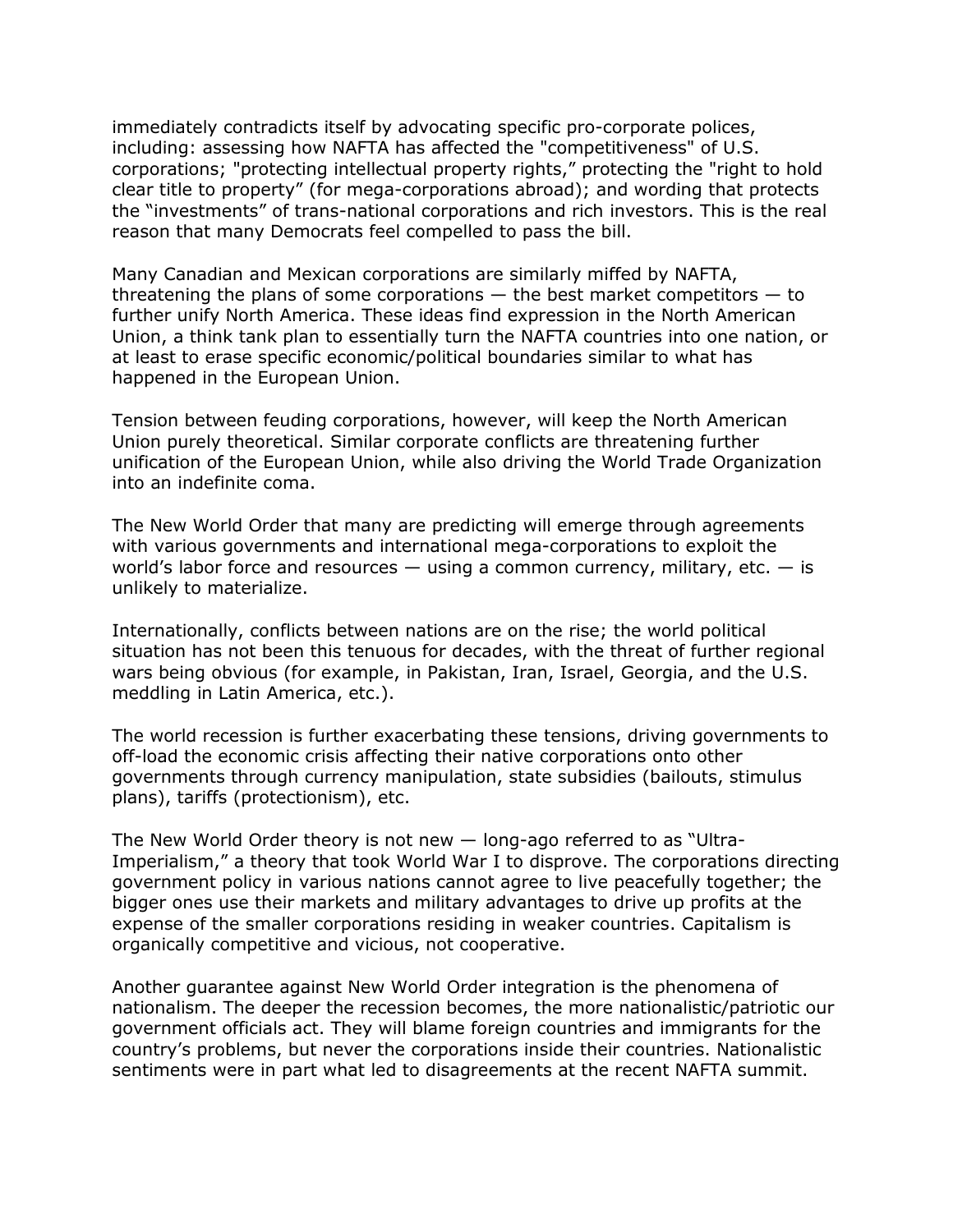One point of agreement, however, was the militarization of Mexico. The billion plus dollars that the U.S. has given Mexico under "Plan Mexico" to beef up "border security" and wage a "drug war," has thus far "led to more than 12,000 drugrelated deaths, hundreds of allegations of human-rights violations against the military…" (Washington Post, August 9, 2009).

This "drug war" was conveniently begun when social movements in Mexico were at their peak, and many movement leaders have "accidentally" fallen victim to the military state.

These human rights abuses include kidnapping, torture, murder, "disappearances," etc. Obama's reaction to these tragedies is to dismiss them, along with U.S. law. The law states that Plan Mexico aid must be restricted if human rights abuses continue.

To skirt the law Obama merely used a false interpretation as to what was happening in Mexico — the Associated Press explains: "Obama told Calderon that human rights is a major priority for him, but also assured him that the State Department is working to prepare a report that recognizes all Mexico's efforts to prevent abuses…" (August 9, 2009).

This tweaking of the facts would apply equally to the above-mentioned TRADE Act, which says that the U.S. will sign free trade agreements with countries that have respectable human and labor rights records. If the current administration is to judge what constitutes a "violation" of rights, such an agreement will of course mean nothing.

The U.S. government cannot be relied on to be a neutral enforcer of anything, especially in trade-related issues. For workers, taking sides on trade issues is itself a dangerous game to play, since one can be unwillingly drawn into an international market turf war between global corporations. Neither side deserves our support.

The whole debate over free-trade versus protectionism is an argument between these corporate forces: the best competitors want free-trade and the other megacorporations want protection from free-trade. Until these corporations are brought under the control of the people — something that cannot be done under the two party system — the issue of trade will remain a battle for market dominance.

Free-trade, however, does contain a progressive element. All the countries in the world would benefit from a free exchange of goods, services, raw materials, ideas, etc. But under a capitalistic free-trade, the concept of cooperation gets soiled by the profit motive, which means a ruthless competitive battle over the international market. To win one must reduce prices to a minimum, especially by lowering labor costs, by any means necessary.

Protectionism is anti-cooperation. The international goods and raw materials that were once freely traded become inaccessible, except by force. Protectionism helps